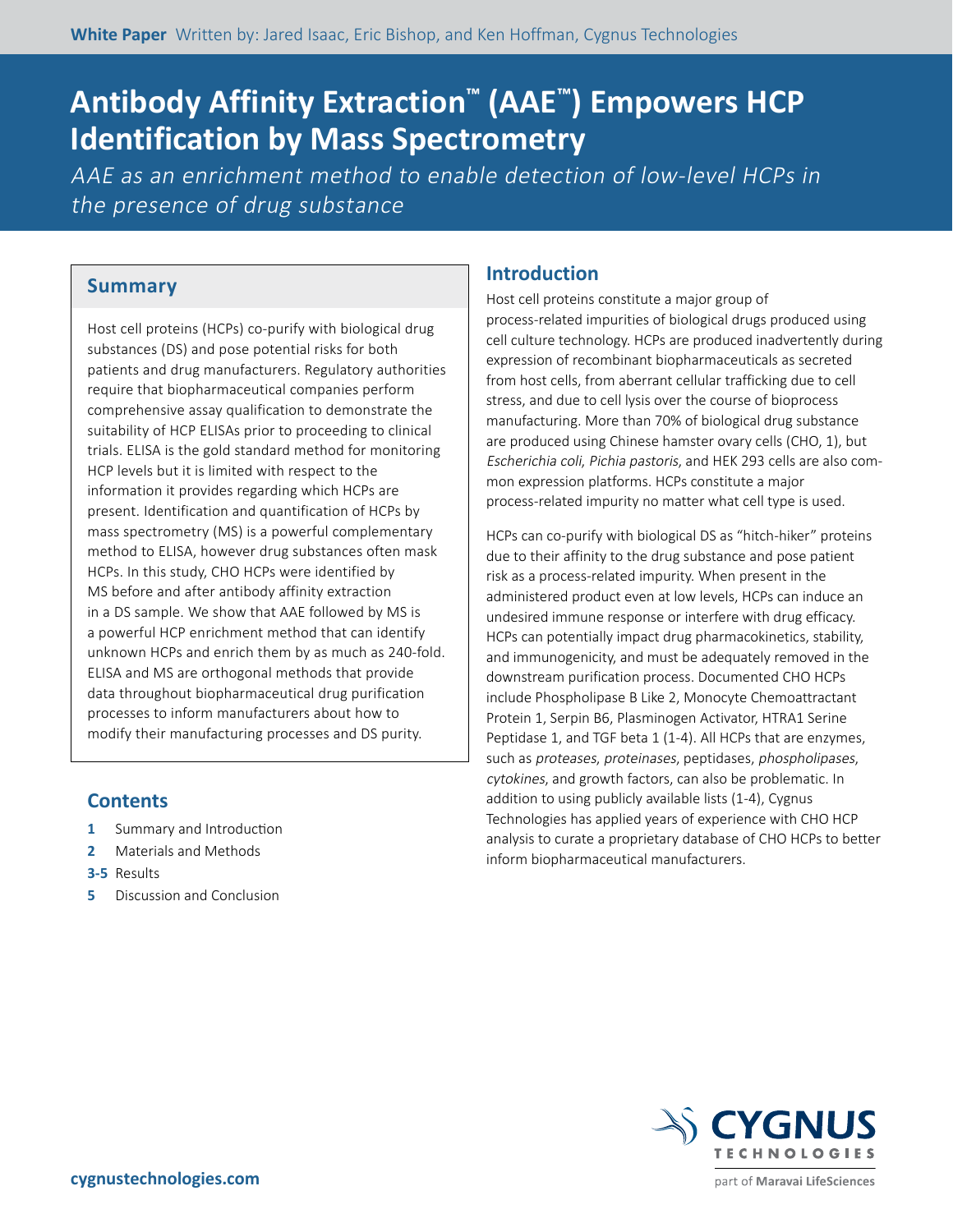Regulatory authorities have provided recommendations for biopharmaceutical companies on the removal of HCPs in the guidance documents by the International Conference of Harmonization in ICH Q11 in 2012, the FDA in 21CFR610.13 in 2016, and the US government in 42USC262 in 2011. Biopharmaceutical companies are encouraged to report the level of HCPs present in their DS within certain self-defined acceptance criteria, and biopharmaceutical manufacturers should monitor HCPs to demonstrate reproducibility of their purification process to increase their confidence during clinical trials. ELISA is the biopharmaceutical standard method to obtain a certificate of quality analysis, but it is limited in detecting only HCPs that are immunogenic. Orthogonal methods such as MS, AAE, two dimensional SDS-PAGE (2D-PAGE), and two-dimensional differential gel electrophoresis (2D-DIGE) are used to determine total drug substance purity.

MS is emerging as a valuable tool in HCP analytics, and over 1000 individual HCPs can be identified when it is coupled to AAE or two-dimensional liquid chromatography. Due to the advances in the resolution and scanning speed of MS instrumentation, biopharmaceutical companies can monitor which HCPs are enriched or are persisting through a purification process, and this facilitates purification process development and process validation. MS also provides a second level of coverage analysis in addition to 2D-PAGE or 2D-DIGE. MS detects, identifies, and quantifies individual HCPs and is an orthogonal method to ELISA, providing in depth data about specific HCPs. For process purification, ELISA can provide the total host cell protein to DS ratio, while MS supplements these data with the identity and quantity of individual problematic HCPs. This information is needed to determine HCP isoelectric points to guide optimization of chromatography conditions to eliminate targeted HCPs in DS.

Here we demonstrate how AAE empowers MS identification of CHO HCPs in the presence of DS. Total protein and HCP concentrations were determined, and AAE was performed on a DS sample containing CHO HCPs. AAE enriched the CHO HCPs and depleted the DS resulting in as much as 240-fold enrichment of CHO HCPs. The total protein concentration was used to quantify CHO HCPs in ppm relative to DS, and AAE enrichment enabled quantification of CHO HCPs that were undetectable due to the presence of DS. Using the identity of these CHO proteins, their isoelectric points and molecular weight (MW) were calculated.

# **Materials and Methods**

#### **Sample Preparation**

A recombinant murine humanized IgG1κ DS was diluted to 2 mg/mL and spiked with 300 µg/mL CHO-K1 cell line HCPs from a clarified cell culture fluid of null-transfected CHO cells.

### **Quantification of HCPs**

Total protein was quantified pre- and post-AAE using an extinction coefficient of 1.4 for IgG and UV absorbance at 280 nm and the Coomassie Plus/Bradford method (Thermo Fisher Scientific) at 595 nm. Total HCPs were quantified preand post-AAE with CHO 3G ELISA (Cygnus Technologies) at 450/650 nm. All absorbances were acquired using a Spectra-Max\* M3 Multi-Mode Microplate Reader (Molecular Devices).

### **AAE**

CHO 3G polyclonal antibodies (Cygnus Technologies) were covalently immobilized on a chromatography support. The column was conditioned to prevent significant leaching of the antibody and to minimize non-specific binding. The HCP containing sample was passed over the column for binding and elution, and fractions were collected using a BioLogic LP chromatography system (Bio-Rad Laboratories). All HCP elution fractions were neutralized, pooled, buffer exchanged, and concentrated.

### **LC-MS**

100 µg of protein was digested with MS-grade trypsin according to manufacturer's protocol (Thermo Fisher Scientific). 1 µg of peptides from digested proteins were injected directly with an in-line 2  $\mu$ m  $\times$  75  $\mu$ m  $\times$  20 mm C18 trap (Thermo Fisher Scientific) and EASY-Spray (Thermo Fisher Scientific) C18 Reversed-Phase LC 2 µm × 75 µm × 250 mm column (in 98:2:0.1 Water:Acetonitrile:Formic Acid using a nano EASY 1200 HPLC into a Q Exactive HF (QE-HF) hybrid quadrupole-Orbitrap MS (Thermo Fisher Scientific). Data were acquired in 60-minute gradients in discovery mode with data independent acquisition with the following settings: IT= 100 ms, AGC=1e6, 120,000 resolution, and a mass range of 400-2000 m/z.

### **Bioinformatics**

Raw mass spectra were searched using the Byos\* HCP Workflow (Protein Metrics) against Cygnus Technologies' CHO proteome database. Peptides were identified using a precursor mass tolerance of +/- 40 ppm and a fragment mass tolerance of +/- 70 ppm with a false discovery rate of 0.1%. Data were graphed in GraphPad Prism 8 (GraphPad).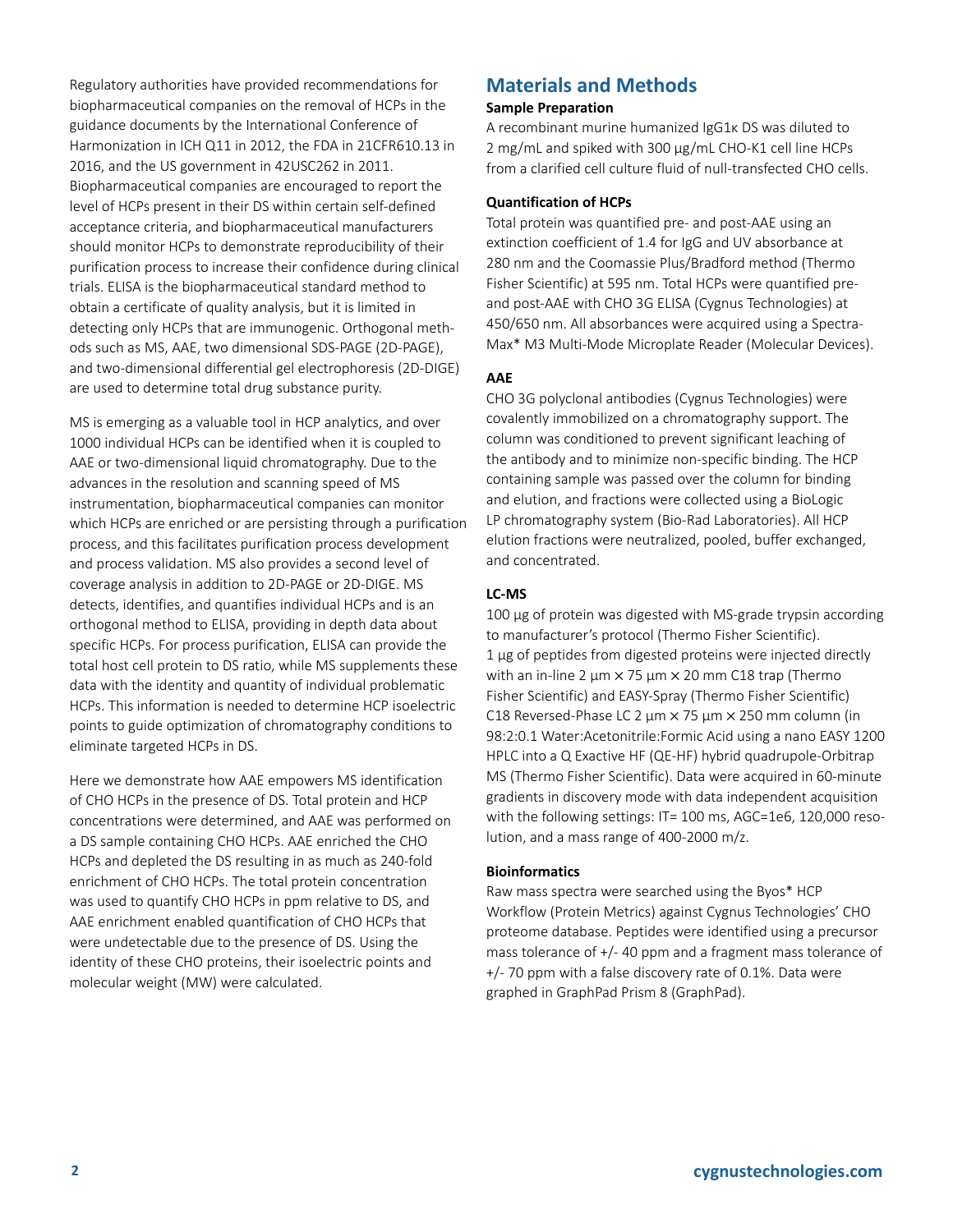# **Results**

The total protein concentration was determined to be 2.97 mg/mL by UV-Vis at 280 nm, 2.68 mg/mL by Coomassie Plus at 595 nm, and 0.509 mg/mL by Cygnus CHO 3G ELISA at 450/650 nm (Figure 1). AAE was performed on the DS sample and the concentration was determined to be 0.63 mg/mL by UV-Vis at 280 nm, 0.421 mg/mL by Coomassie Plus at 595 nm, and 0.638 mg/mL by Cygnus CHO 3G ELISA at 450/650 nm (Figure 1). These results show that DS was depleted by AAE and the HCP content remained similar before and after AAE. Total identified proteins were identified before and after AAE by MS and data were analyzed using the Byos HCP workflow (Figure 2), and the relative percentage of HCPs and DS according to their extracted ion chromatograms in each sample were both normalized to one.



#### *Figure 1. Total Protein and HCP Concentration Pre- and Post-AAE.*

*The total protein and HCP concentrations in the DS sample were determined of the DS sample Pre- and Post-AAE by UV-Vis at 280 nm, Coomassie Plus/Bradford* 



*Figure 2. AAE is Highly Effective at Enriching HCPs and Depleting DS. The relative abundance of DS and HCPs according to their extracted ion chromatograms were normalized to one and graphed in a stacked bar chart. Pre-AAE (left) shows the drug substance heavy chain (DS HC) in orange, the drug substance light chain (DS LC) in light blue and HCPs in assorted colors beneath. Post-AAE (right) shows that the relative abundance of the HCPs have been increased after AAE, and that of the DS HC and LC has decreased.* 

The sample on the left is the pre-AAE sample which shows the heavy chain in orange and the light chain in light blue of the drug substance. The identified HCPs are beneath the drug substance boxes and represented by various colors. The figure shows that most peptides identified by MS in the sample before AAE belong to the DS at the expense of the HCPs. Following AAE enrichment, however, the relative abundance of the HCPs dramatically increased and that of the DS decreased. Analysis of the top 20 enriched CHO HCPs in the post-AAE sample showed that Annexin A5 was the most enriched CHO HCP (240-fold enrichment), followed by Calcium-dependent Serine Proteinase (65-fold enrichment, Figure 3).



#### *Figure 3. AAE Enrichment of Total CHO HCPs.*

*The top 20 enriched CHO HCPs of the total HCP profile of the DS Post-AAE show that Annexin A5 is the most enriched CHO HCP by 240-fold, followed by Calcium-dependent Serine Proteinase at 65-fold.*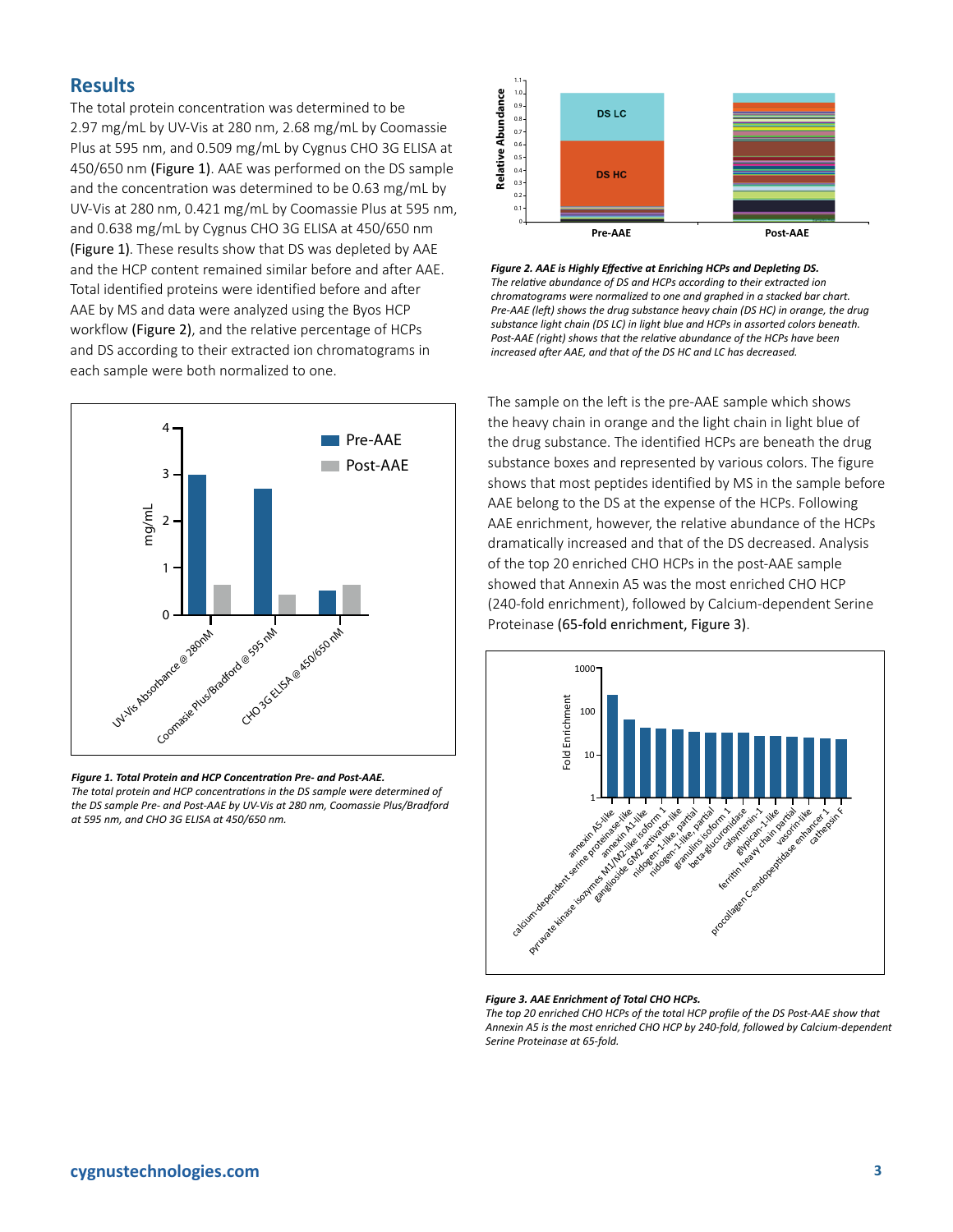Further analysis of this dataset using Cygnus Technologies' curated database of CHO HCPs showed quantification in ppm of the top 20 potentially problematic CHO HCPs relative to the DS in this upstream process sample (Figure 4). CHO chemokines, cathepsins, proteinases, and peptidases were all present and would need to be removed to minimize potential immunogenicity and increase DS stability and efficacy.



#### *Figure 4. Detection of Potentially Problematic HCPs.*

*The top 20 potentially problematic CHO HCPs were identified in the Post-AAE DS sample using Cygnus Technologies' CHO HCP curated database. For this sample, the concentration of the DS was known in mg/mL, so the relative concentration of CHO chemokines, cathepsins, proteinases, and peptidases were calculated in parts per million (PPM).*



#### *Figure 5. AAE Enriches Known Problematic CHO HCPs. The DS was analyzed Pre- and Post-AAE by MS, and PPM quantification was calculated relative to the most abundant protein in each sample. For the pre-AAE sample, known problematic CHO HCPs were quantified relative to the DS. For the post-AAE sample, CHO HCPs were quantified relative to the most abundant protein,*

*C-C motif chemokine 2.* 

The DS, both with and without AAE, was then analyzed by MS (Figure 5), and quantification was performed relative to the most abundant protein present in each sample. for the pre-AAE sample, known problematic CHO HCPs were quantified relative to the DS and for the post-AAE sample, CHO HCPs were quantified relative to C-C motif chemokine 2. The pre- and post-AAE data show that previously undetected, known problematic CHO HCPs such as dipeptidyl peptidase 2, serine protease HTRA1, and plasminogen activator inhibitor 1 were quantified. In addition, there was no stepwise decrease in the amounts of each CHO HCP, implying their abundance had changed following AAE, possibly due to the DS obscuring their detection. Finally, this MS-based identification enabled the calculation of theoretical isoelectric points and molecular weight for unknown protein sequences such as the CHO proteome. After MS identification, the PPM, mg/mL relative to DS, isoelectric point and molecular weight of CHO HCPs were calculated (Table 1).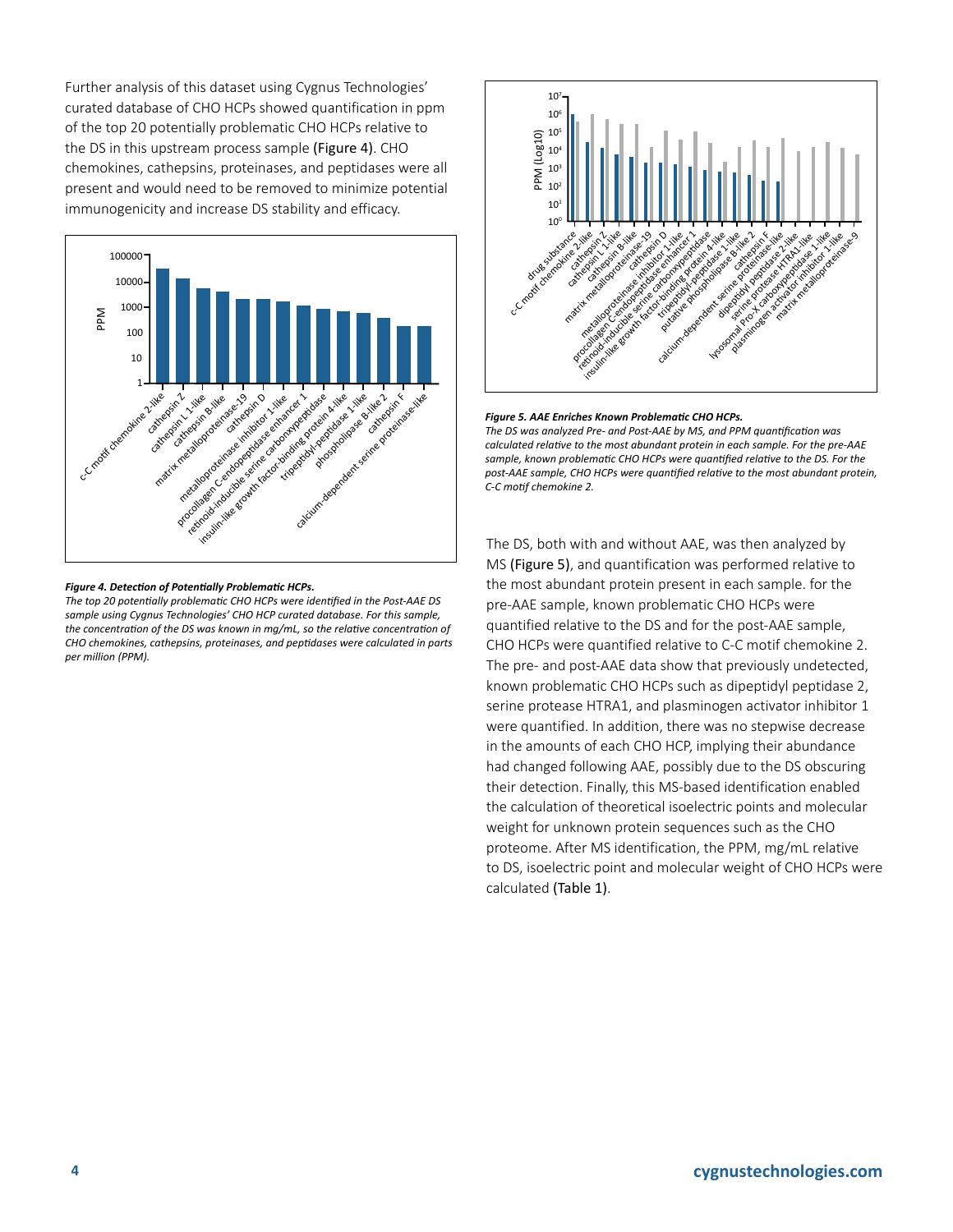#### *Table 1.MS Provides PPM, IEP, and MW Data.*

*The PPM, mg/mL, isoelectric point, and molecular weight (MW) of CHO HCPs are shown relative to the DS. Isoelectric point and MW are predicted theoretical values.* 

| Protein                                           | <b>PPM</b> | mg/mL  | <b>IEP</b> | <b>MW</b> |
|---------------------------------------------------|------------|--------|------------|-----------|
| drug substance                                    | 1000000    | 2.9700 | 8.49       | 49607     |
| c-C motif chemokine 2-like                        | 29827      | 0.0886 | 9.32       | 15858     |
| cathepsin Z                                       | 14646      | 0.0435 | 7.52       | 34028     |
| cathepsin L 1-like                                | 5712       | 0.0170 | 5.94       | 37298     |
| cathepsin B-like                                  | 4116       | 0.0122 | 5.73       | 37504     |
| matrix metalloproteinase-19                       | 2179       | 0.0065 | 7.71       | 58942     |
| cathepsin D                                       | 2130       | 0.0063 | 6.54       | 44111     |
| metalloproteinase inhibitor 1-like                | 1665       | 0.0049 | 8.84       | 22401     |
| procollagen C-endopeptidase enhancer 1            | 1111       | 0.0033 | 8.16       | 50446     |
| retinoid-inducible serine carbonxypeptidase       | 829        | 0.0025 | 5.31       | 51255     |
| insulin-like growth factor-binding protein 4-like | 659        | 0.0020 | 6.77       | 27726     |
| tripeptidyl-peptidase 1-like                      | 572        | 0.0017 | 5.94       | 61450     |
| phospholipase B-like 2                            | 388        | 0.0012 | 5.90       | 65541     |
| cathepsin F                                       | 176        | 0.0005 | 6.94       | 51641     |
| calcium-dependent serine proteinase-like          | 166        | 0.0005 | 4.73       | 77412     |

### **Discussion**

The AAE technique effectively depleted the DS while enriching CHO HCPs, as demonstrated by UV-Vis, Coomassie, ELISA, and MS quantification methods. CHO HCPs reactive with the CHO 3G polyclonal antibody were enriched from 10- to 240-fold. Without enrichment by AAE, MS alone was not sensitive enough to detect and quantify all 20 known problematic CHO HCPs in a limited dataset. The five proteins that were not detected may have been obscured due to their low abundance and orders of magnitude higher concentration of the DS. MS ion exclusion windows and ion reaction monitoring could be developed to detect the obscured proteins, but AAE overcame the DS saturation of the MS.

These data demonstrate that AAE and MS are complementary, orthogonal methods for the identification of individual HCPs present in a DS. The combination of these two methods aids in the decision of whether an immunoassay is fit for purpose in process monitoring and product lot release. HCPs are more than a check off box on an IND or BLA submission. Knowledge of what HCPs are present can inform purification strategies to reduce their levels in DS.

# **Conclusion**

Enrichment of HCPs by AAE and detection by MS is a powerful orthogonal method to ELISA. ELISA is the gold standard for total quantification of immunoreactive HCPs, but biopharmaceutical companies that integrate MS with ELISA data can provide comprehensive quality control data for regulatory agencies by identifying and quantifying confidently the HCPs present in their bioprocess and DS.

### **References**

- 1. Durocher, V. et al. J. of Biotech. 2017
- 2. Levy, N. et al. Biotechnol Bioeng. 2014
- 3. Vanderlaan, M. et al. Biotechnol. Prog. 2018
- 4. Valente, K. et al. Biotechnol. Prog. 2015